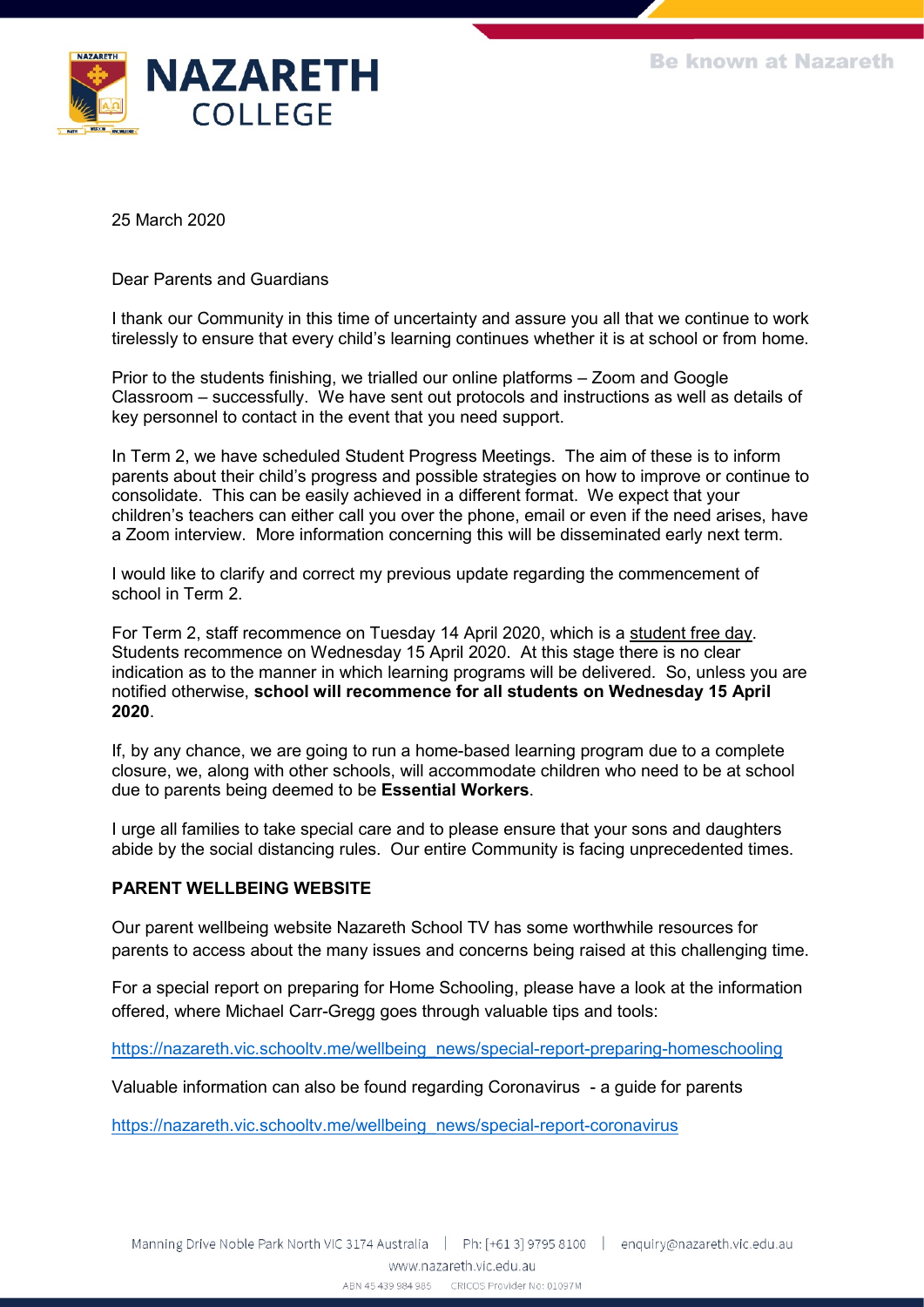

As a further update, please note the following:

- 1. All school Excursions off campus during the first four weeks of Term 2 (up until 8 May) will not be running. We will make a call on Excursions for the rest of the Term 2 when we return to school.
- 2. Students will return to school on Wednesday 15 April.
- 3. The details below are what we can give at the current moment. Please check emails during the break for further updates.
- 4. As per the Calendar, Student Progress Meetings will occur on Thursday 16 April. This will remain a DAY 2 so staff have time to contact parents in the afternoon (via email/telephone). Mr Maurice Di Muzio will email details to teachers for Student Progress Meetings.

# **EXCURSIONS/EVENTS UP UNTIL 8 MAY 2020 - NOT RUNNING**

- VCE Product Design & Technology (Wood) Excursion
- VCE Top Design Excursion
- School of Excellence Lunchtime Game
- All SIS Sport
- SIS Swimming Carnival
- Yr 7 Camp
- Try a Trade Expo
- Building Bridges
- Yr 11 & 12 Careers Excursion
- Yr 8 Outdoor Education Activities Day
- SIS Public Speaking Championship
- St Elizabeth's Youth 11 Ministry Reflection Day
- House Cross-Country
- Yr 12 PE Exercise Research Excursion
- Minnie Vinnies Conference
- Conversation Corner
- Elevate Parent Session
- St Anthony's Tutoring
- Edutest Laurel and Scholarship Testing
- Aerobics Incursions

# **VCE ARRANGEMENTS DURING COVID-19 CRISIS**

### **VCE specific Information**

As our immediate focus is the continuity of learning, the school has a number of alternative arrangements that can be made to assist in student learning and allow students to demonstrate VCE Unit Outcomes. Including the use of online learning platforms, these may include:

- the use of a textbook to quide the individual learning program;
- allowing students extra time to complete work or an assessment task;
- rescheduling classroom activities and/or assessment tasks;
- setting a substitute task of the same type;
- using a planned task to assess more outcomes, or replace a task with a different type than originally planned;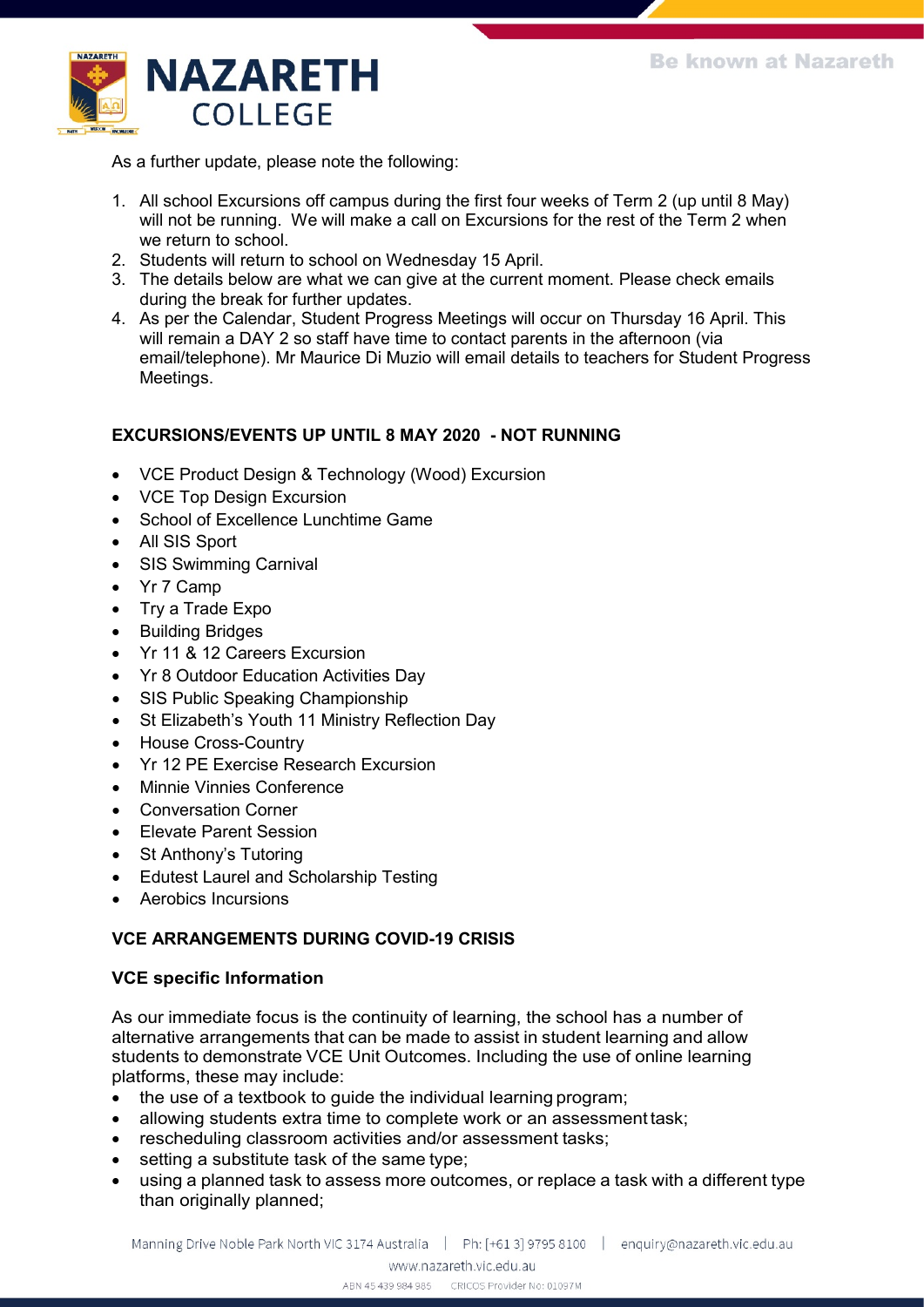

• re‐ordering of the learning program for studies with a practical component.

## **Assessment for Unit 1 / 2**

Unit 1 / 2 Outcomes will proceed as scheduled. In order for this to occur remotely:

- Students will be emailed the Outcome at the scheduled completiontime;
- Students will be given a clear due date/time to return the task via email or Google Classroom to the teacher;
- Students will be asked to complete a Statutory Declaration indicating that the work is their own work;
- All Outcomes will need to be returned to the teacher, with the form, as directed by the teacher;
- This will only apply for Unit 1 and 2 Outcomes.

### **Assessment for Unit 3 / 4**

Through VCAA, schools have the flexibility to delay or reschedule SACs (School Assessed Coursework) and SATs (School Assessed Tasks). While it is possible to deliver some coursework online, SACs should be completed mainly in class under examination conditions and within a limited timeframe. If other arrangements are made due to current circumstances, it is most important that teachers are still able to authenticate student work. Guidelines will be developed and released when completed, based on current advice from the VCAA.

We understand parents and guardians of Unit 3 / 4 students may be anxious. We will do our utmost to minimise disruption to their learning. For students undertaking the Victorian Certificate of Education, scheduled School Assessed Coursework (SACs) require supervision in order to be completed.

Consequently, we will obtain advice from the Victorian Curriculum and Assessment Authority (VCAA) to ensure that any closure or online learning period does not unduly impact VCE assessments. All schools will be working closely with the VCAA to ensure that no student is disadvantaged during this time. For the current time, students are encouraged to maintain a structured approach to their studies.

#### **STUDENTS WITH ADDITIONAL LEARNING NEEDS**

Learning support officers will be assisting students with their online learning program using the Google Classroom and Zoom platforms. Weekly catch ups for students and their parents will be arranged to discuss learning progress and resolve difficulties that might arise. These catch up meetings will be conducted using the video conferencing platform, Zoom. Parents and students will receive a link to the Zoom catch up session via email.

Today, we include a special message from our Archbishop, the Most Reverend Peter A Comensoli, together with our own special Easter message.

I look forward to having a break with my family and hope that the times ahead are times when we can all continue to support each other, especially those less fortunate than ourselves.

God Bless

Sam Cosentino PRINCIPAL

Manning Drive Noble Park North VIC 3174 Australia | Ph: [+61 3] 9795 8100 | enquiry@nazareth.vic.edu.au

www.nazareth.vic.edu.au

ABN 45 439 984 985 CRICOS Provider No: 01097M